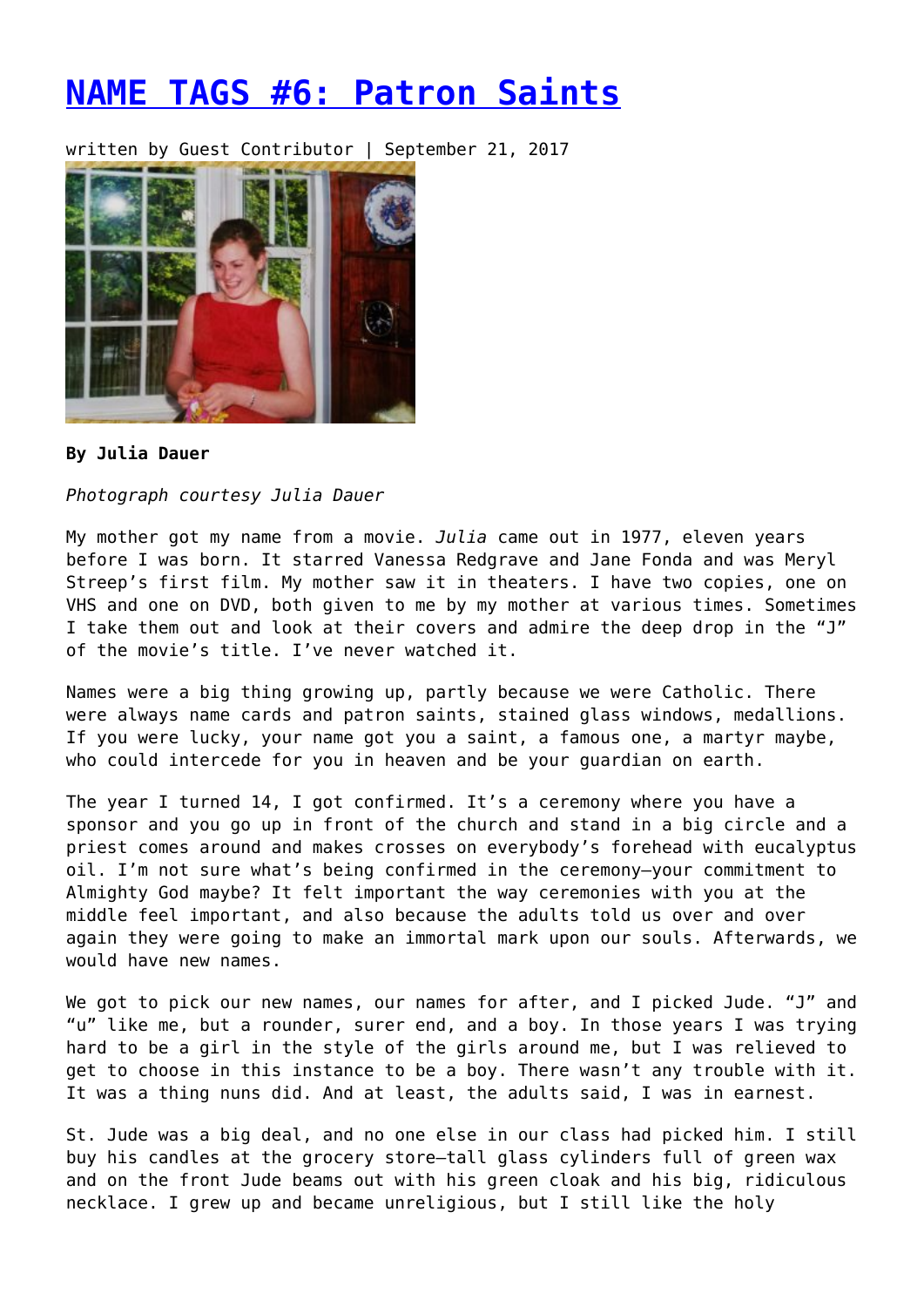candles.

Jude is the patron saint of lost causes. There is another saint for depression, St. Dymphna, but when I think of desperation, I think of Jude. A sense of being unable to find traction in the world. No one can find any photos from my confirmation, but in the other photos from around that time, I look pretty happy. All I remember is being sad. The name felt like an opening. You're 14 and you can say, with your name, I am so sad and maybe I am a boy.

I used to change clothes halfway through family holidays. Girl's clothes in the morning, boy's clothes in the afternoon. For my confirmation, I wore a tweed skirt with black leather lining on the pockets and a black turtleneck. There was applause, there was cake.

Nothing really changed. I was still Julia, Jul-yah, like my parents say it. No one called me Jude. I did not feel protected.

I tried other things. Around this time, I made a new friend named Lukas, with a "k" like I like. He said aunt like taunt instead of aunt like can't, and it made me see that I could make words different if I tried. I said taunt/aunt for a while and dropped it. I stretched my name out, three syllables instead of two, Jew-lee-uh, and it stuck.

Names were big. The name of the Lord. Lots of fights over it. Lots of drama.

The year we got confirmed, we read *Romeo and Juliet* in school. I memorized the prologue and the part about cutting you out in little stars and thought a lot about poison and dying in someone else's arms. It was suddenly momentous being named Julia, so close to the romantic lead. We were fairly certain that all-consuming romances would define and save our lives. We wanted to be meaningful. We were bored. Except for religion, we didn't have much going on. We were just starting to imagine what we might want from each other.

What did my mother imagine when she picked this name for me? The somber women from the movie poster? A radiantly pious child?

I still think about naming myself something else. I understand better how I might do that now. I could ask people to call me by a new name. Mostly, people would. I could be called Jude, J.L., J.V., Vincent, Vince. Vincent, the painter, sure, and Vince, my grandfather's brother who died under a falling truck bed on the side of the highway around the time *Julia* was released. A name I would give to a child, if I had one, which I don't or won't. I could give it to myself instead.

I am not good at identity. I have Jude candles in my living room. I have the bags and blankets from when I was a kid, *Julia* sewn into them in big, beautiful letters. I don't know if it's the right name, but I like the way it looks. I am grateful that people have something to call me. I didn't have to get martyred for it, or make a movie or become a girl or a boy or believe in anything at all. It's here, someone gave it to me, I have it, and I accept.